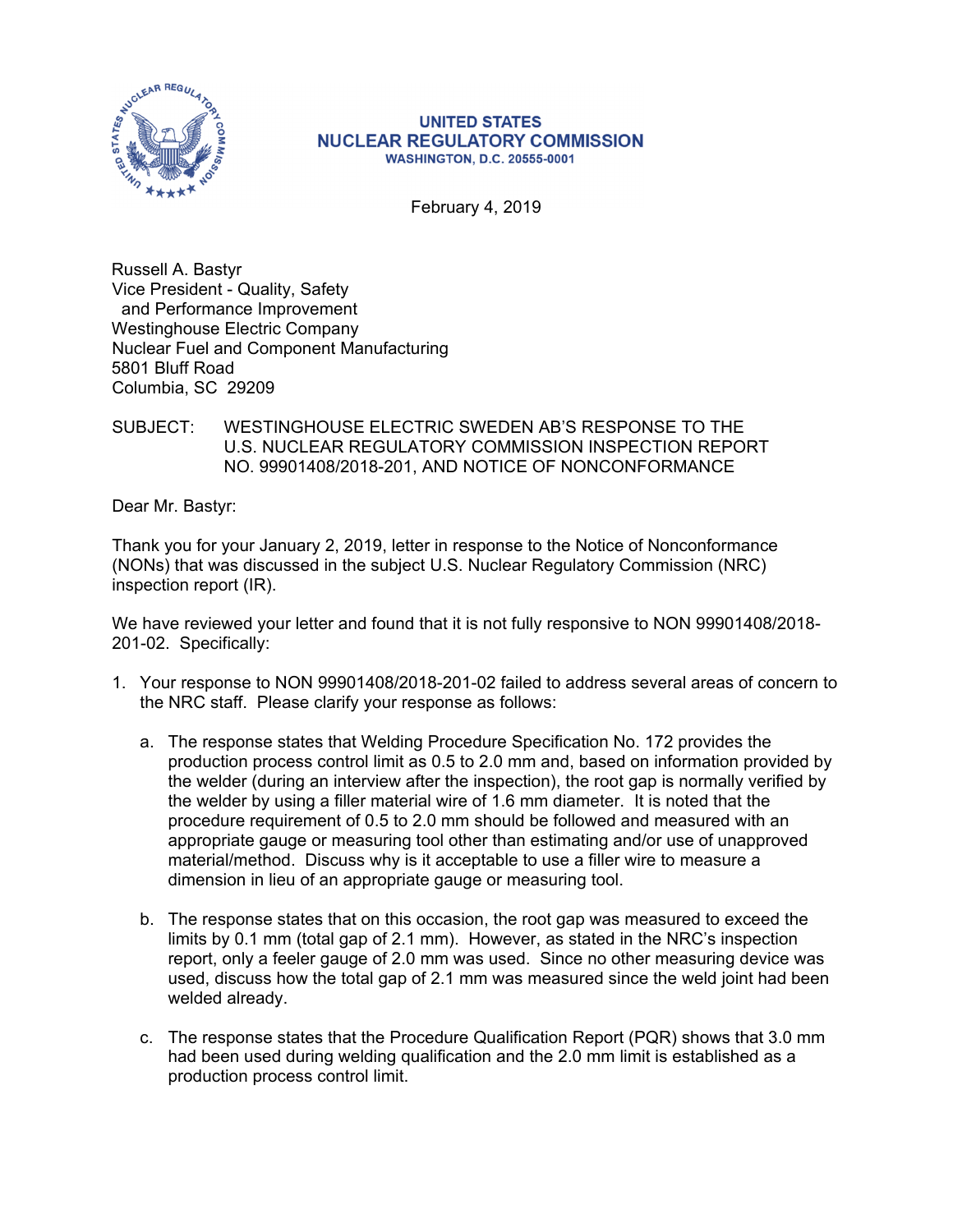- i. Discuss how the full range of parameters are qualified for the 3.0 mm root gap, since PQR No. KR222-157, Revision 2, dated February 9, 2017, only used 2.0 mm maximum gap in the qualification weld.
- ii. Discuss how the rework qualification performed in PQR No. 222-128 applies to the initial weld No. SF6 and how it covers the full range of parameters as stated in PQR No. KR222-157.
- d. The response states that Corrective Action No. 5 will issue lessons learned, but does not include any training to avoid future non-compliances. Discuss your plans to provide training to ensure that personnel understand that appropriate gauges or measuring tools are used to measure dimensions in lieu of just visual estimation and/or use of unapproved material/methods to avoid future non-compliances.

In accordance with Title 10 of the *Code of Federal Regulations* (10 CFR) 2.390 "Public Inspections, Exemptions, Requests for Withholding," of the NRC's "Rules of Practice, "a copy of this letter, its enclosure(s), and your response will be made available electronically for public inspection in the NRC Public Document Room or from the NRC's Agencywide Documents Access and Management System, accessible from the NRC Web site at http://www.nrc.gov/reading-rm/adams.html. To the extent possible, your response should not include any personal privacy, proprietary, or safeguards information so that it can be made available to the Public without redaction. If personal privacy or proprietary information is necessary to provide an acceptable response, then please provide a bracketed copy of your response that identifies the information that should be protected and a redacted copy of your response that deletes such information. If you request that such material is withheld from public disclosure, you must specifically identify the portions of your response that you seek to have withheld and provide in detail the bases for your claim (e.g., explain why the disclosure of information will create an unwarranted invasion of personal privacy or provide the information required by 10 CFR 2.390(b) to support a request for withholding confidential commercial or financial information). If safeguards information is necessary to provide an acceptable response, please provide the level of protection described in 10 CFR 73.21 "Protection of Safeguards Information: Performance Requirements."

Please contact Mr. Yamir Diaz-Castillo at 301-415-2228, or via electronic mail at Yamir.Diaz-Castillo@nrc.gov, if you have any questions or need assistance regarding this matter.

Sincerely,

# */RA/*

Kerri A. Kavanagh, Chief Quality Assurance Vendor Inspection Branches 1 and 2 Division of Construction Inspection and Operational Programs Office of New Reactors

Docket No.: 99901408